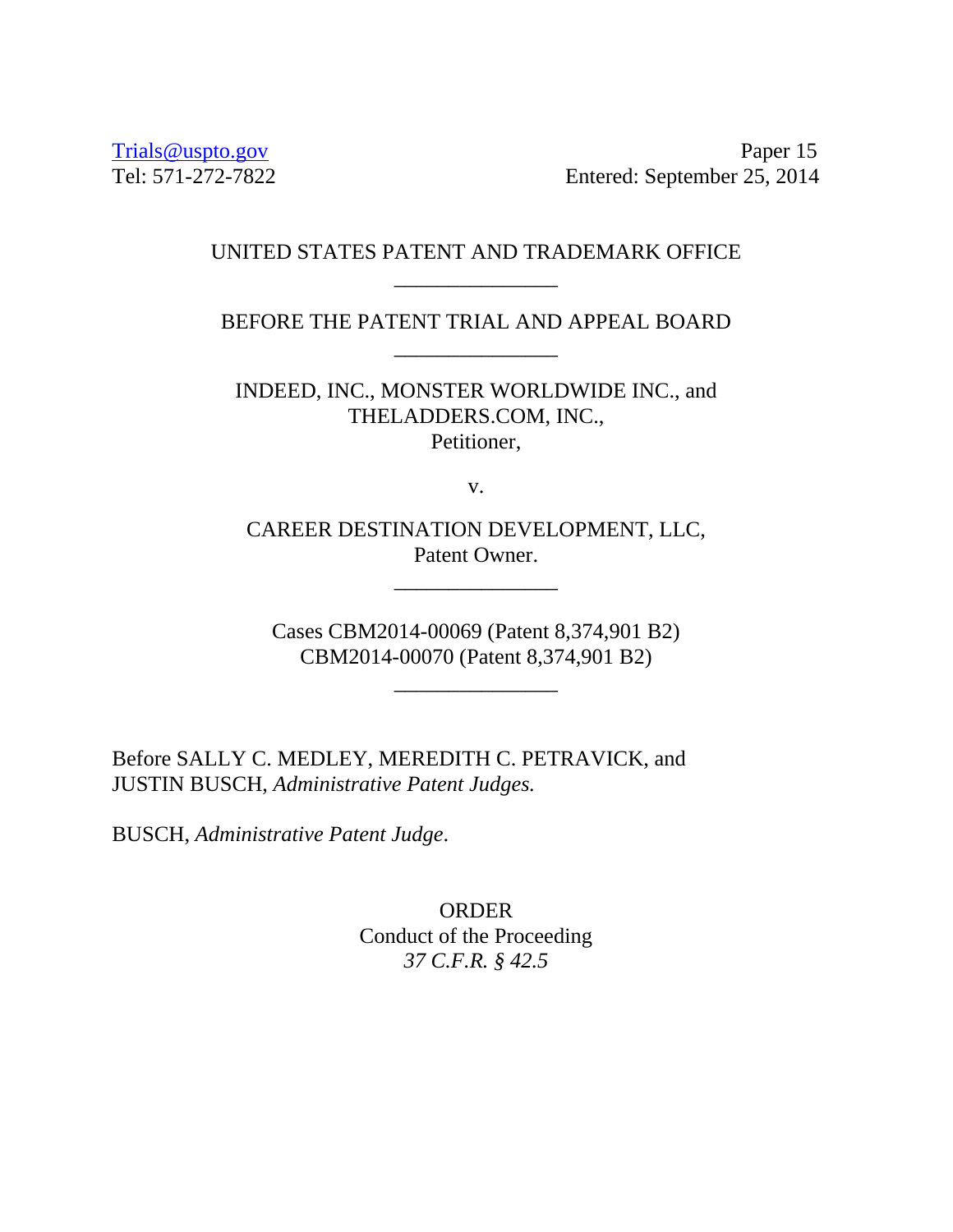# CBM2014-00069 (Patent 8,374,901 B2) CBM2014-00070 (Patent 8,374,901 B2)

On September 23, 2014, the initial conference call<sup>1</sup> was held between counsel for the respective parties and Judges Medley, Petravick, and Busch.

#### *Motions*

Petitioner seeks authorization to file a motion to include a review of dependent claims 2–11 of U.S. Patent 8,374,901 ("the '901 Patent") under 35 U.S.C. § 112, first paragraph in CBM2014-00070 (the "Proposed Motion"). Petitioner explained that it accidentally neglected to include a challenge to dependent claims 2–11 of the '901 Patent. Petitioner did not provide any authority supporting its position that it should be allowed to add challenges to claims to the covered business method patent review on a basis not presented in the petition from which the review was instituted. The law requires that a petition must "identif[y], in writing and with particularity, each claim challenged, the grounds on which the challenge to each claim is based." 35 U.S.C. § 322(a)(3); *see also* 37 C.F.R. 42.204 (stating that a petition must "[p]rovide a statement of the precise relief requested for each claim challenged," identifying the claim and the statutory grounds on which the challenge is based). Petitioner did not present a sufficient factual basis to authorize the filing of the motion. As discussed, Petitioner may file a covered business method patent review petition challenging claims 2–11 of the '901 Patent under 35 U.S.C. § 112, first paragraph. Therefore, we deny Petitioner's request to file the Proposed Motion.

 $\overline{a}$ 

<sup>&</sup>lt;sup>1</sup> The initial conference call is held to discuss the Scheduling Order and any motions that the parties anticipate filing during the trial. Office Patent Trial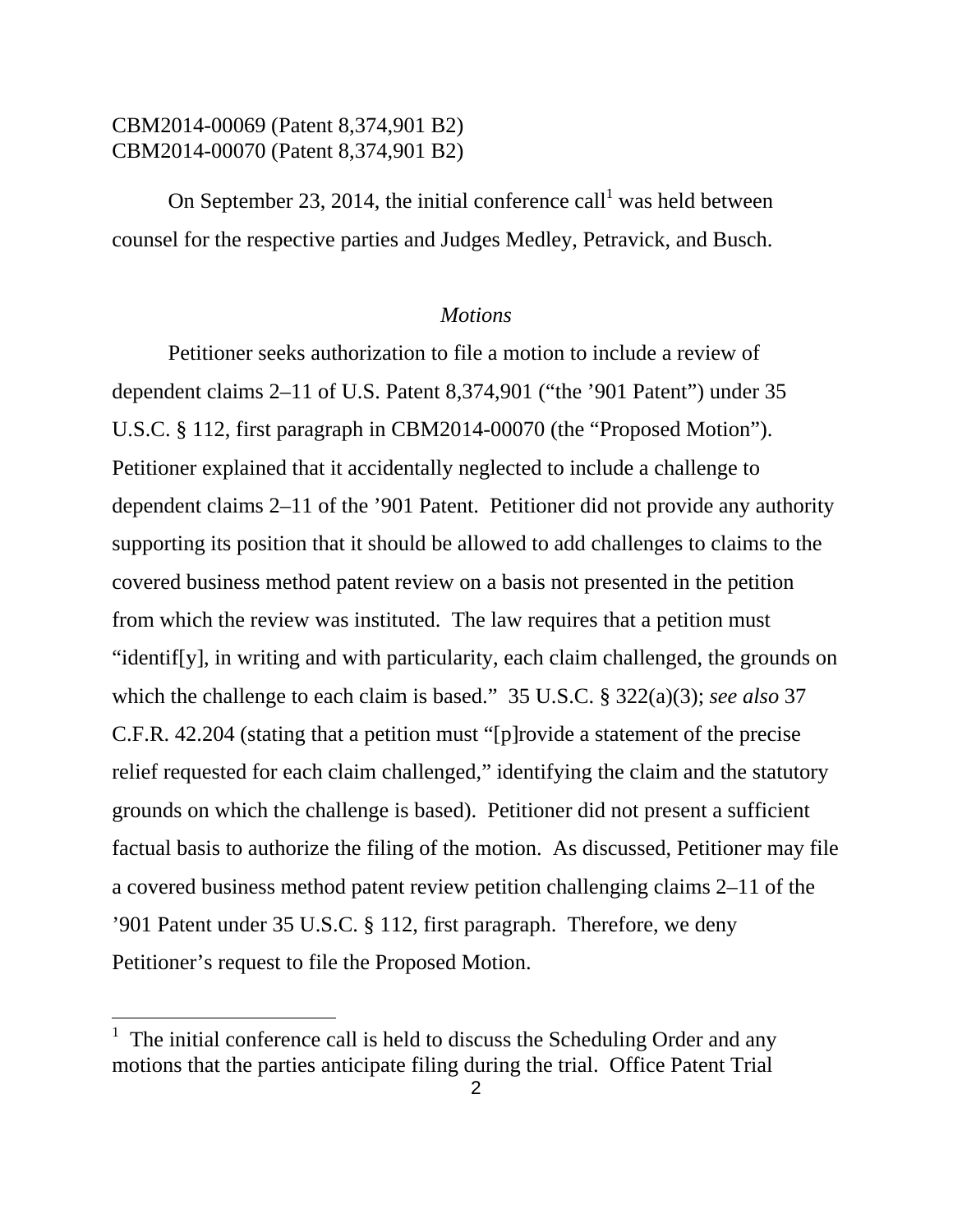# CBM2014-00069 (Patent 8,374,901 B2) CBM2014-00070 (Patent 8,374,901 B2)

Patent Owner indicated that it may file a motion to amend and acknowledged that it must arrange a conference call with the Board and opposing counsel to discuss any motion to amend prior to filing that motion. *See* 37 C.F.R. § 42.121(a). Patent Owner was reminded that it should arrange a conference call at least a week in advance of the date it wishes to file a motion to amend. The parties were reminded that if they seek authorization to file a motion not contemplated per the Scheduling Order, the party requesting such authorization must arrange a conference call with opposing counsel and the Board.

### *Schedule*

Counsel for the respective parties indicated that they have no issues with the Scheduling Orders entered August 20, 2014. To the extent issues arise with DATES 1–5 identified in the Scheduling Orders, the parties are reminded that, without obtaining prior authorization from the Board, they may stipulate to different dates for DATES 1–5, as provided in the Scheduling Orders, by filing an appropriate notice with the Board. The parties may not stipulate to any other changes to the Scheduling Orders.

#### *Settlement*

The parties have nothing to report with respect to settlement.

*Order* 

Practice Guide, *77 Fed. Reg.* 48756, 48765 (Aug. 14, 2012).

 $\overline{a}$